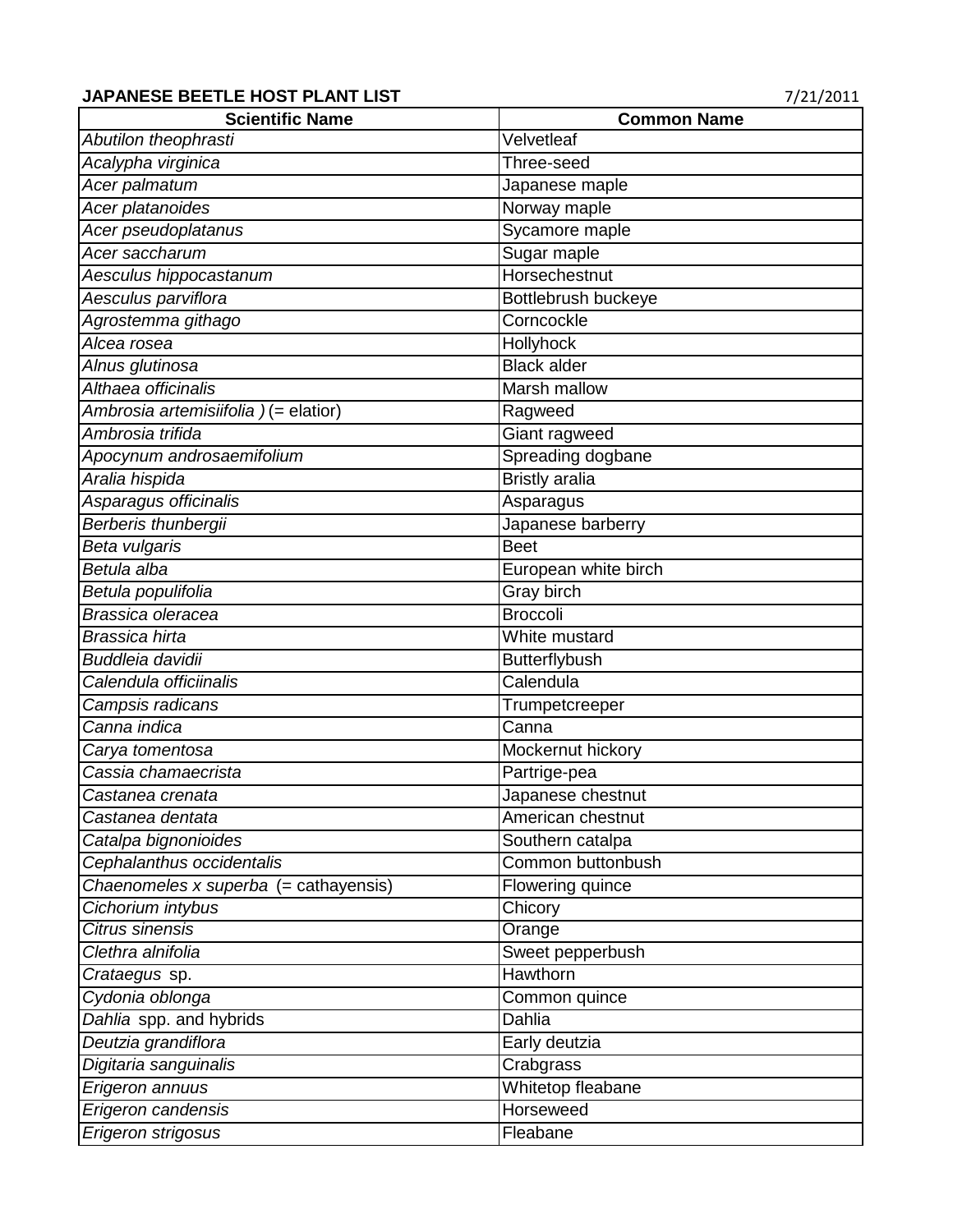| Eupatorium album                | White thoroughwort           |
|---------------------------------|------------------------------|
| Exochorda racemosa              | Common pearlbush             |
| Fagus grandifolia               | American beech               |
| Fagus sylvatica                 | European beech               |
| Fragaria chiloensis             | <b>Beach strawberry</b>      |
| Fragaria spp. and hybrids       | Strawberry                   |
| Galium claytoni                 | <b>Bedstraw</b>              |
| Geranium spp. and hybrids       | Geranium                     |
| Gladiolus spp. and hybrids      | Gladiolus                    |
| Gossypium hirsutus              | Cotton                       |
| Glycine max                     | Soybean                      |
| Halesia tetraptera (= carolina) | <b>Great silverbell</b>      |
| <b>Helianthus annuus</b>        | Common sunflower             |
| <b>Hibiscus moscheutos</b>      | Common rose mallow           |
| Hibiscus syriacus               | Schrub althaea               |
| <b>Hibiscus trionum</b>         | Flower-of-an-hour            |
| Hypericum perforatum            | St. Johnswort                |
| Impatiens capensis              | Spotten snapweed             |
| Impomoea purpurea               | Common morning glory         |
| Juglans ailanthifolia           | Japanese walnut              |
| Juglans nigra                   | <b>Black walnut</b>          |
| Juglans spp.                    | Walnut                       |
| Kerria japonica                 | Kerria                       |
| Lagerstroemia indica            | Crepe myrtle                 |
| Larix decidua                   | European larch               |
| Lespedeza formosa               | Purple bushclover            |
| Ligustrum ovalifolium           | California privet            |
| Linaria vulgaris                | Common toadflax              |
| Lindera benzoin                 | Spicebush                    |
| Lobelia cardinalis              | Cardinal flower              |
| Malus baccata                   | Siberian crabapple           |
| Malus floribunda                | Japanese flowering crabapple |
| Malus sylvestris                | Apple                        |
| Malva rotundifolia              | Common mallow                |
| Medicago sativa                 | Alfalfa                      |
| Mirabilis jalapa                | Common four-o'clock          |
| Myrica pensilvanica             | Northern bayberry            |
| Nelumbo lutea                   | American lotus               |
| Nuphar advena                   | Spatterdock                  |
| Nyssa sylvatica                 | Tupelo                       |
| Oenothera biennis               | <b>Evening primose</b>       |
| Onoclea sensibilis              | Sensitive fern               |
| Osmunda cinnamomea              | Cinnamon fern                |
| Oxalis stricta                  | Common yellow oxalis         |
| Paeonia spp. and hybrids        | Peony                        |
| Parthenocissus quinquefolia     | Virginia creeper             |
| Parthenocissus tricuspidata     | Japanese creeper             |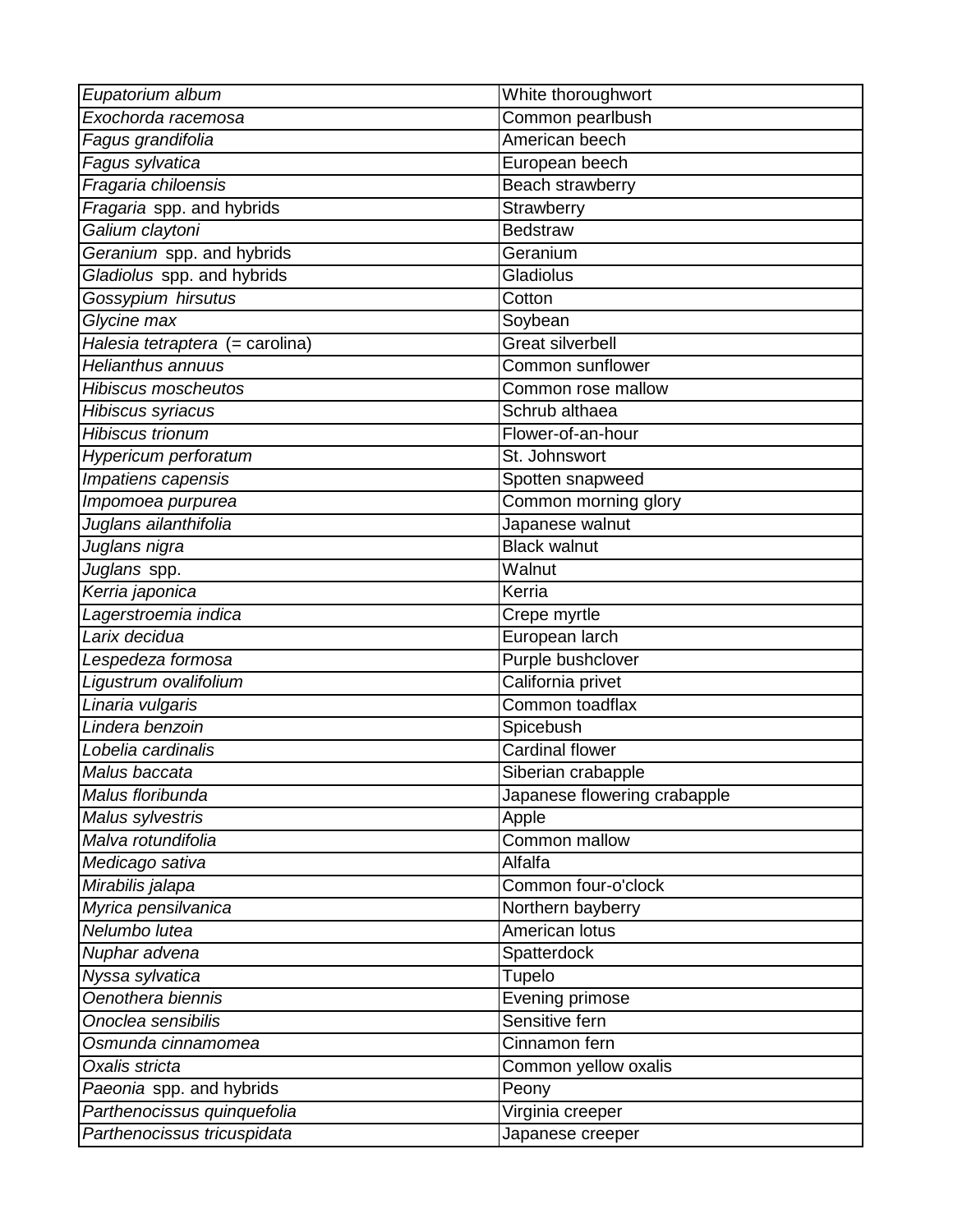| Pelargonium domesticum                 | Lady Washington geranium     |
|----------------------------------------|------------------------------|
| Peltandra virginica (= Parthenocissus) | Virginia arrow-arum          |
| Phaseolus lunatus macrocarpus          | Lima bean                    |
| Phaseolus vulgaris                     | Common bean                  |
| Pisum sativum arvense                  | Field pea                    |
| Platanus x hispanica (= acerifolia)    | London planetree             |
| Platanus occidentalis                  | American planetree           |
| Polygonum convolvulus                  | Cornbind                     |
| Polygonum dumetorum                    | <b>Black buckbind</b>        |
| Polygonum hydropiperoides              | Smartweed                    |
| Polygonum orientale                    | Kiss me over the garden gate |
| Polygonum pennsylvanicum               | Pennsylvania smartweed       |
| Polygonum perfoliatus                  | <b>Broadleaf tear-thumb</b>  |
| Polygonum persicaria                   | Ladysthumb                   |
| Polygonum scandens                     | Rough buckbind               |
| Polygonum sieboldii                    | Japanese fleece-flower       |
| Pontederia cordata                     | Pickerelweed                 |
| Populus nigra 'Italica'                | Lombardy poplar              |
| Prunus armeniaca                       | Apricot                      |
| Prunus avium                           | Sweet cherry                 |
| Prunus cerasus                         | Sour cherry                  |
| Prunus domestica                       | Common plum                  |
| Prunus persica                         | Peach                        |
| Prunus persica var. nucipersica        | Nectarine                    |
| Prunus salicina                        | Japanese plum                |
| Prunus serotina                        | <b>Black cherry</b>          |
| Prunus serrulata                       | Oriental cherry              |
| Prunus virginiana                      | Common chokecherry           |
| Prunus spp.                            | Prunus                       |
| Pteridium aquilinum                    | Bracken fern                 |
| Quercus ilicifolia                     | Bear oak                     |
| Quercus montanus (= prinus)            | Chestnut oak                 |
| Quercus palustris                      | Pin oak                      |
| Rheum rhabarbarum                      | Common rhubarb               |
| Rhexia virginica                       | Common meadowbeauty          |
| Rhododendron 'Hinodegiri'              | Hinodegiri azalea            |
| Rhus copallina                         | Shining sumac                |
| <b>Ribes sativum</b>                   | Garden currant               |
| Ricinus communis                       | Common castorbean            |
| Rosa spp. and hybrids                  | Rose                         |
| Rubus argutus                          | Highbush blackberry          |
| Rubus cuneifolius                      | <b>Sand blackberry</b>       |
| Rubus idaeus                           | Raspberry                    |
| <b>Rumex crispus</b>                   | Curly dock                   |
| <b>Rumex obtusifolius</b>              | <b>Bitter dock</b>           |
| Sagittaria latifolia                   | Common arrowhead             |
| Salix babylonica                       | Weeping willow               |